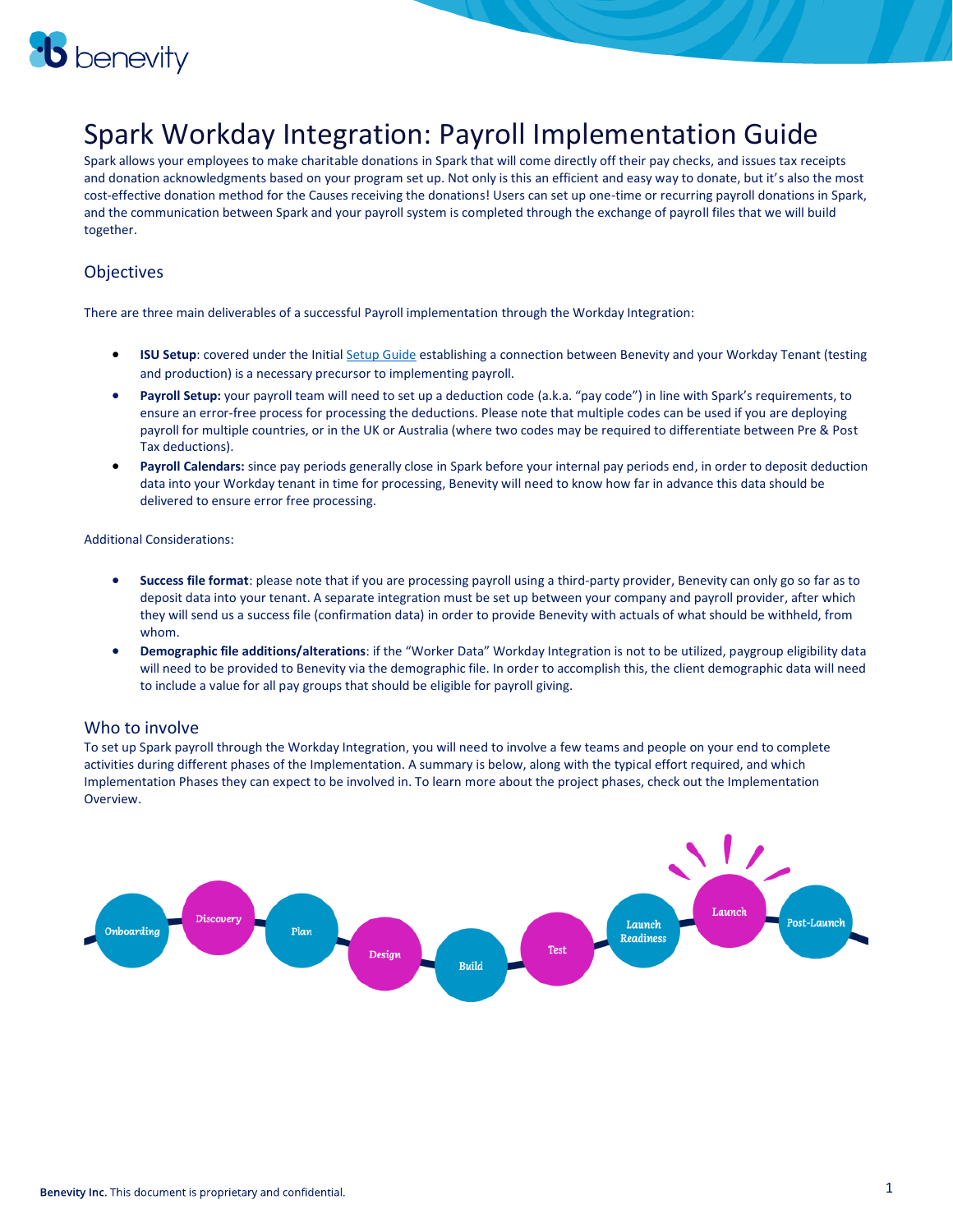# **b** benevity

| <b>Role</b>                                                    | <b>Responsibilities</b>                                                                                                                                                                                                                                                                                                                                                                             | <b>Effort</b> | <b>Involvement</b>                                                                                                                                                    |
|----------------------------------------------------------------|-----------------------------------------------------------------------------------------------------------------------------------------------------------------------------------------------------------------------------------------------------------------------------------------------------------------------------------------------------------------------------------------------------|---------------|-----------------------------------------------------------------------------------------------------------------------------------------------------------------------|
| <b>Program Owner</b>                                           | Confirm user eligibility<br>$\bullet$<br>Provide oversight<br>$\bullet$                                                                                                                                                                                                                                                                                                                             | Low           | <b>Discovery</b><br>$\bullet$<br><b>Design</b><br>$\bullet$<br>Test<br>$\bullet$<br><b>Launch Readiness</b><br>$\bullet$                                              |
| <b>Project Manager</b>                                         | Coordinate resources<br>$\bullet$<br><b>Ensure task completion</b><br>$\bullet$                                                                                                                                                                                                                                                                                                                     | Medium        | Entire project duration<br>$\bullet$                                                                                                                                  |
| <b>Technical Representative,</b><br><b>Payroll</b>             | Configure Workday testing tenant to receive and<br>$\bullet$<br>process payroll deductions<br>Complete payroll testing activities<br>۰<br>Understands payroll processes and determines<br>$\bullet$<br>approach for managing Spark payroll donations<br>Understands Workday, and is able to open/close<br>$\bullet$<br>pay periods, set up pay codes, and troubleshoot<br>issues if/when they arise | High          | $\bullet$<br><b>Discovery</b><br>Plan<br>$\bullet$<br><b>Design</b><br>$\bullet$<br><b>Build</b><br>$\bullet$<br><b>Test</b><br>$\bullet$<br>Post-Launch<br>$\bullet$ |
| <b>Financial Representative</b>                                | Confirm the ability to hold deducted funds until<br>$\bullet$<br><b>DR Payment</b>                                                                                                                                                                                                                                                                                                                  | Low           | <b>Discovery</b><br>$\bullet$                                                                                                                                         |
| <b>Additional Resources</b>                                    |                                                                                                                                                                                                                                                                                                                                                                                                     |               |                                                                                                                                                                       |
| <b>Technical Representative,</b><br><b>Demographic Data</b>    | If the "Worker Data" Integration (for Benevity to retrieve<br>demographic data from your Workday tenant on your<br>behalf) is not to be utilized:<br>Configure the demographic data to contain<br>$\bullet$<br>required information to map employees to their<br>Spark Payroll group.                                                                                                               | Low           | <b>Discovery</b><br>$\bullet$<br><b>Build</b><br>$\bullet$                                                                                                            |
| Technical Representative, 3rd<br><b>Party Payroll Provider</b> | If payroll is not processed in Workday and data is<br>ultimately sent to a 3rd party"<br>Set up the connection required in order to have<br>$\bullet$<br>deduction data sent to external payroll software<br>Set up an integration in order to send a success<br>$\bullet$<br>file (confirmation data) to Benevity                                                                                  | High          | <b>Discovery</b><br>$\bullet$<br>Plan<br>$\bullet$<br><b>Design</b><br>$\bullet$<br><b>Build</b><br>$\bullet$<br>Test<br>$\bullet$<br>Post-Launch                     |

#### **Tips and tricks**

|           | Get a head start!                                                                                      |
|-----------|--------------------------------------------------------------------------------------------------------|
| <b>AL</b> | This will indicate what you and your team can do to get a head start on the implementation activities. |

#### Implementation Activities

#### **Program Owner**

| Phase & Tips | <b>Activities &amp; Considerations</b> |
|--------------|----------------------------------------|
|              |                                        |